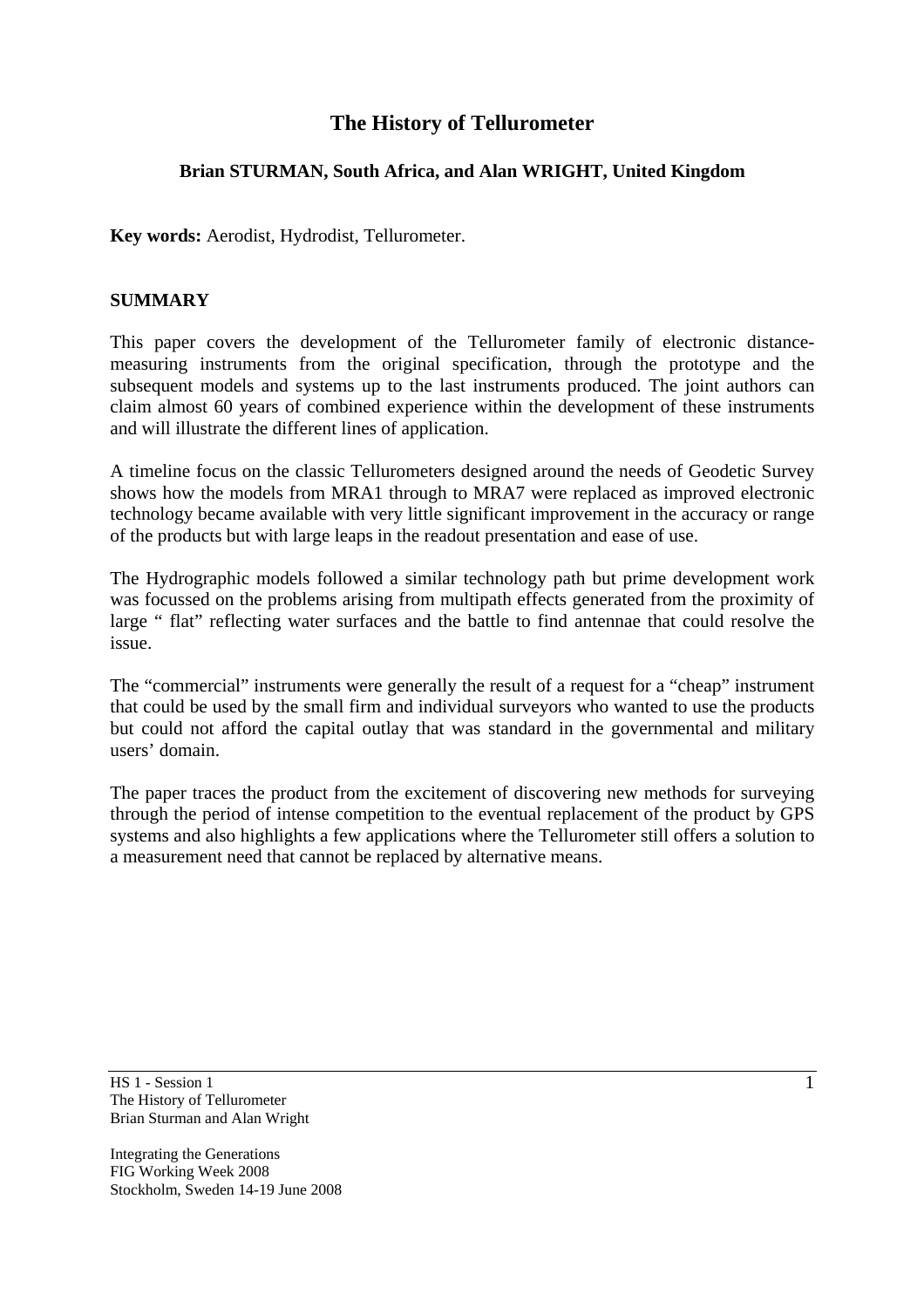# **The History of Tellurometer**

## **Brian STURMAN, South Africa, and Alan WRIGHT, United Kingdom**

### **1. INTRODUCTION**

#### **Tellurometer logo**

Before the Tellurometer or the Geodimeter were invented, surveyors had for decades or even centuries used bars, rods, chains and steel tapes for measuring distances, and compasses and angle measuring devices for determining directions. Triangulation was used for extending from base lines. In the  $20<sup>th</sup>$  century radar was added to these devices for both distances and directions, and these led to Shoran and Hiran, both of which were used for long-range surveying but were not sufficiently accurate for normal land surveying. The Tellurometer introduced trilateration for extending control at an acceptable accuracy. This new form of instrumentation also established a new industry in Microwave instrumentation, later followed by infra-red measurement equipment. In Tellumat, the company which is the modern version of Tellurometer Pty. Ltd., this has developed into a centre of excellence in microwave technology, that currently develops digital radios (for the cell phone industry), microwave communications and transponder products.

After the Tellurometer, the next revolution in surveying technology was the use of satellite receivers. Firstly the Transit System Satellites and others like it and secondly GPS Satellites and others now joining the skies with them. Next came the laser scanners. Here we deal only with the Tellurometers.

#### **2. ORIGINAL SPECIFICATION FOR THE TELLUROMETER**

In 1954 Colonel H. A. Baumann, Director of the South African Department of Trigonometrical Survey, was familiar with the performance of Radar and of the Shoran and Hiran systems but was looking for a system with an accuracy of better than 1 in 100,000 at distances of up to 30 miles and none of the existing systems could provide this. His required system needed to be easily man-portable, work on line of sight and have a resolution of a few inches. This requirement was brought to the attention of Frank Hewitt in the Council for Scientific and Industrial Research (CSIR) in Johannesburg. The CSIR had plenty of other projects on hand and it was well into 1955 before there was an opportunity to give this project to anyone to look at. The person chosen was Trevor Wadley.

# **3. THE PROTOTYPE (WADLEY WITH PROTOTYPE)**

In a remarkably short time Wadley, as he was often known, had drawn up a design, put together the necessary components and was making distance measurements. It is on record that the first "routine" measurement was made in the field between two beacons some 50km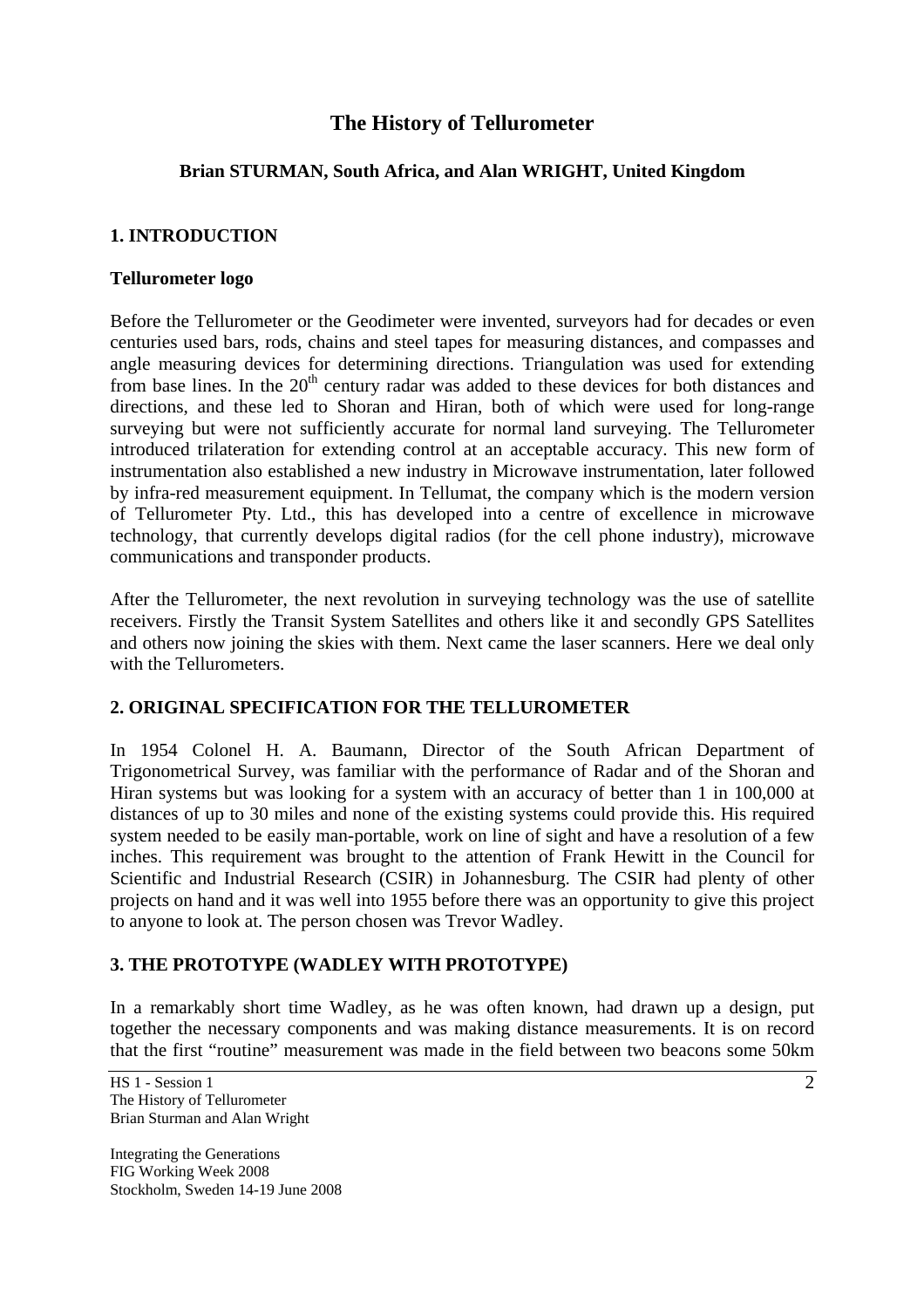apart to the North of Johannesburg on  $14<sup>th</sup>$  June, 1955. The result was expressed in English Feet! Two slightly different equipments were involved; one was called the Master and one was the Remote.

## **4. ELECTRONIC PRINCIPLES OF THE TELLUROMETER**

### **(MRA1 Block diagram)**

#### (Diagram showing a comparison of two different frequencies)

The principles were apparently simple but, in practice, were actually complex. In the first Tellurometer model , commonly known as the MRA1, two slightly different equipments are involved. One instrument is called the "Master" and the other the "Remote".

An instrument is sited at each end of the line to be measured and a radio link established between the instruments. The radio link is continuously maintained during the measurement process and the "housekeeping" tasks of alignment and operation using speech communications and signal strength measurement are performed on this "Carrier Wave".

The Tellurometer is basically a time measuring device and this is achieved by measuring the phase of a frequency which has been modulated onto the carrier. On the early instruments this process gave a readout in nanoseconds which then had to be translated into distances by multiplying by the speed of radio waves, corrected by the refractive index of air.

Later instruments used frequencies which gave readouts directly in metres, already corrected for an average refractive index and arranged in a sequence which gave a series of differing "pattern lengths". While the readout process was performed manually these pattern frequencies were in multiples of ten to avoid ambiguity and to ease computation. With digital readouts, of course, this is no longer necessary and the pattern lengths are chosen to suit the processing systems.

### **5. PRODUCTION OF THE TELLUROMETER MRA1**

#### **(MRA1)**

The production was initiated by an order received for 6 instruments from a Mr. W. H. Miller, the Director of the Survey and Mapping Branch of the Department of Mines and Technical Surveys of Canada. He visited Cape Town to see the prototype and on the strength of that visit placed an order for the first six production receivers. The name Tellurometer was selected and the production facility of Tellurometer (PTY) Limited was set-up at Plumstead in Cape Town There were initial difficulties because of ground swing. Measuring slope distance instead of horizontal distance gave comparison misunderstandings. These all were overcome, the Tellurometer proved itself and the Canadian instruments were delivered.  $M = M$ aster.  $R =$ 

HS 1 - Session 1 The History of Tellurometer Brian Sturman and Alan Wright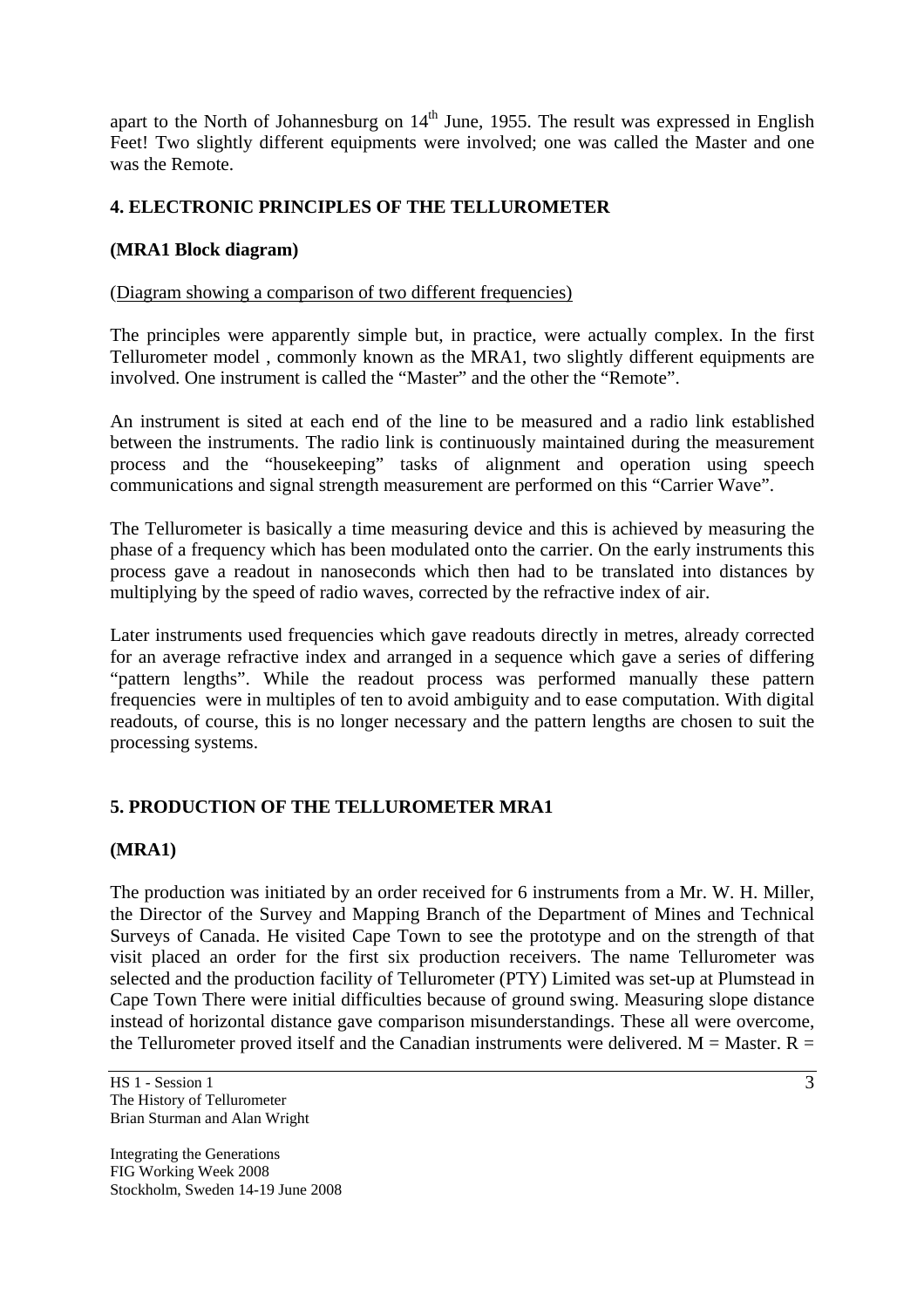Remote. A = Ancilliary equipment. Tellus = Greek for Earth. Meter = measure. Hence Tellurometer MRA1.

### **6. TESTS AND TRIALS**

**(Wadley lecturing at Ridgeway Base) (MRA1 on Jungfrau Glacier) (Arthur Allen and MRA1 on Malindi – Isiolo traverse) (Malindi – Isiolo traverse map)** 

In 1955, 1956 and 1957, news of the success spread rapidly throughout the world and test measurements were made in a wide variety of countries and climates. These tests and demonstrations were made in the UK, in Switzerland, in Canada, in Africa and in Australasia. During this period, the Canadians utilised the instruments very successfully in aircraft using a "line-crossing" technique. This also was used in Australia. New applications were being found everywhere. In Kenya, the UK Directorate of Colonial Surveys (DCS) had a 2½-year plan for a triangulation traverse from Malindi to Isiola. Using the Tellurometer instruments this "2½-year" traverse was completed by trilateration in 28 days.

### **7. TELLUROMETER WORLD NETWORK FOR DISTRIBUTION**

#### **(Mr. Fixit (Monkey) servicing an MRA2)**

The same three years (1955 to 1957) saw the development of a five-branched distribution network under the direction of the Cape Town headquarters, namely:

Tellurometer (PTY) Limited, Cape Town, South Africa. Tellurometer (UK) Limited, Staines, England. Tellurometer Canada Limited, Ottawa, Canada. Tellurometer Inc., New York, USA. E. L. Heymanson & Co. (Pty) Limited, Melbourne, Australia.

Through these five companies Tellurometer Instruments were supplied to many of the world's National Survey Departments, Armies and Universities.

#### **8. FURTHER DEVELOPMENTS**

#### **(Tellurometer Chronology)**

1959 saw the development of the MRA2 and 1960 the MRB2 or Hydrodist, an instrument designed for hydrographic applications where one end of a measured line was fixed on land and the other end was on a ship and always moving. This was important for the Navies and harbour authorities of the world. Future developments can be streamed into three main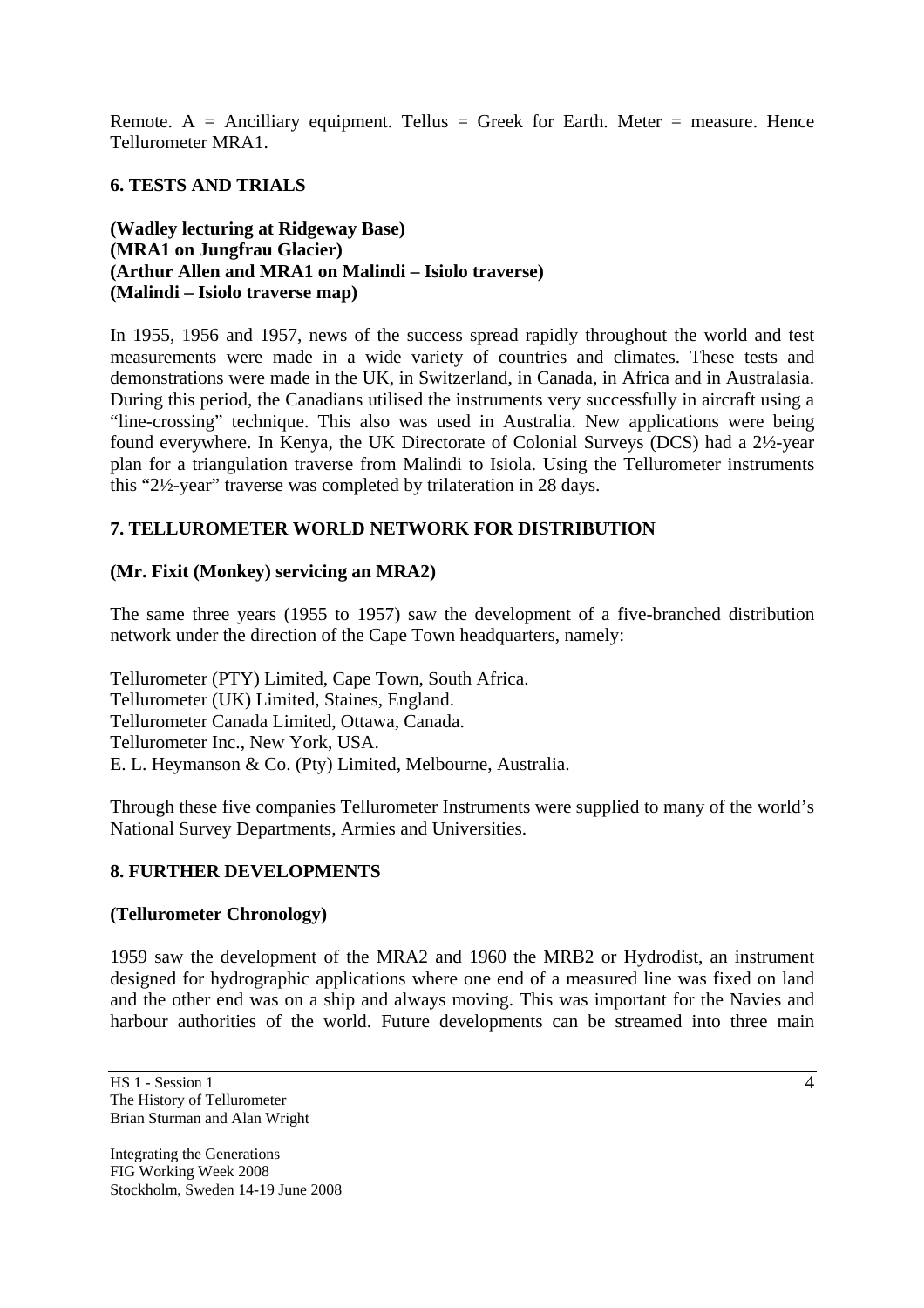channels, namely "land survey", "dynamic / hydrographic survey" and "infra-red distance measuring / engineering".

### **9. TELLUROMETER LAND SURVEY DISTANCE MEASURING INSTRUMENTS**

### **(Photograph of the MRA2) (MRA2 in Canada)**

The MRA2 incorporated both the Master function and the Remote function in one instrument and the power supply unit (PSU) was built into the main instrument housing. Since the accepted practice of measuring a line was to measure it from both ends, this dual function ability produced the benefits of having to carry only one instrument to each of the points of measurement instead of two (Master and Remote), no PSUs and only half the number of batteries. Power consumption was lower and so this also helped to reduce the battery load. The measuring result, instead of inches or millimicro-seconds, was now metres and centimetres.

### **(Wadley with MRA3)**

The Tellurometer MRA3 was of modular construction and used transistorised circuitry (apart from the klystron for generating the carrier), had an improved accuracy of  $\pm$ /- 15mm + 3ppm because of the use of a 3cm (10GHz) wavelength, had an integral antenna protected by a radome and had the option of three different types of readout. A cathode ray tube as in the MRA1 and MRA2, or a digital readout, or a dial-readout. All of these gave results directly in metres. The more favoured readout in terms of numbers ordered was the "Dial Readout".

#### **(MRA101 in Greenland)**

In 1964 the MRA101 was produced. This was directly compatible with the MRA3 but was much lighter in weight and also was solid state except for the Klystron that generated the signal output. The main part of the circuitry was contained on a single printed circuit board which made it much easier and cheaper to produce This was primarily intended for civilian use.

#### **(Inside an MRA101**

#### **(MRA301)**

Two years later, in 1966, the MRA301 was produced specifically for a U.S. Army requirement. This American order was placed with three separate customers – Tellurometer, Electrotape and ?Keuffel & Esser?. Each supplied one third of the instruments.

HS 1 - Session 1 The History of Tellurometer Brian Sturman and Alan Wright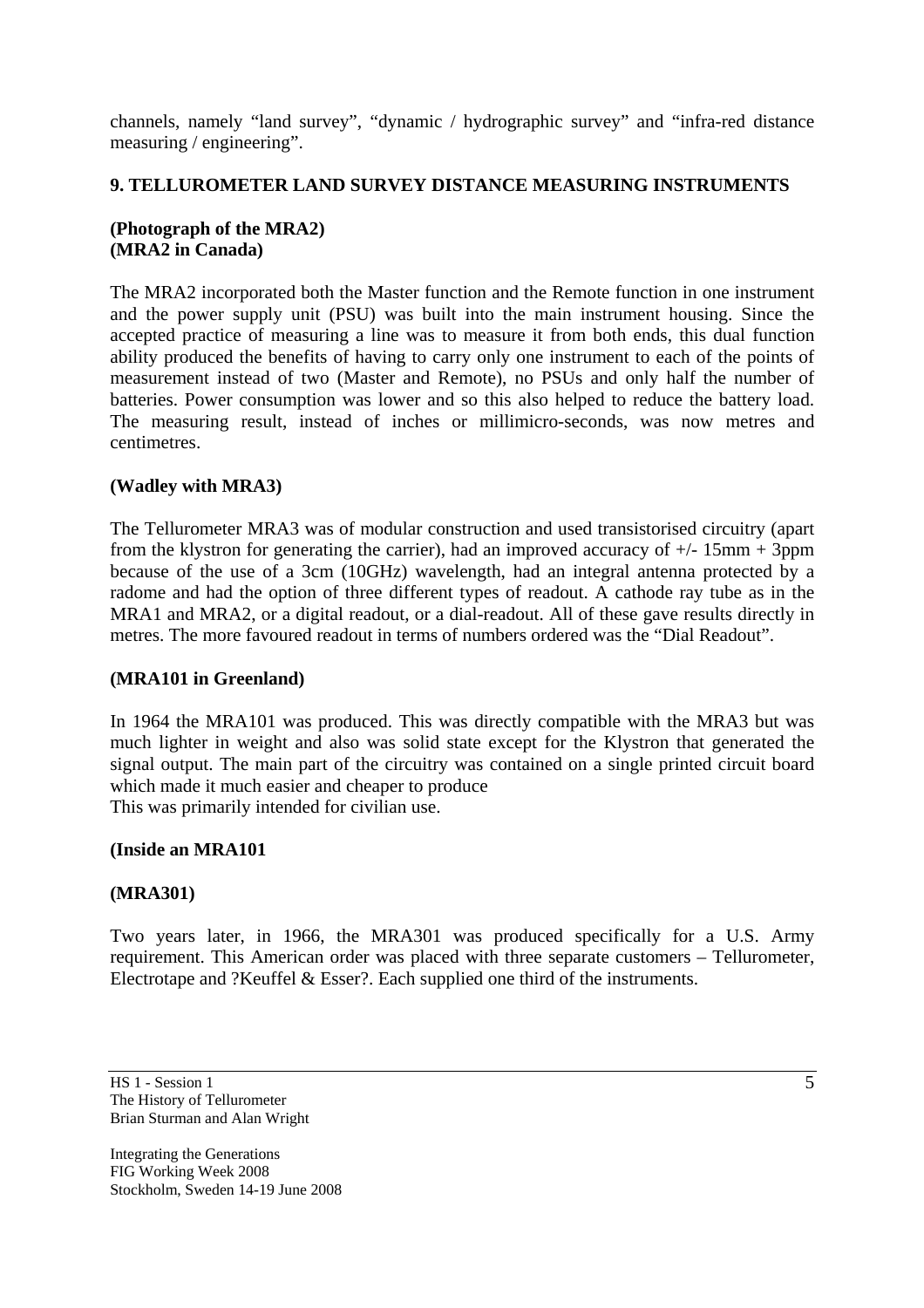The housing and microwave feed of this instrument was specified by the military but, in principle, had a lot in common with the MRA101. The main differences were the grade of materials used, the need for sealing and an extended range of temperature operation

### **(MRA4)**

1967 brought the Tellurometer MRA4. This was built with military specification components and gave an improved accuracy of +/-3mm +3ppm because an 8mm carrier wavelength (35 GHz) was used. It had a very narrow (2 degree) beamwidth and therefore used a tilting head mounting. It was very good but was bulky and heavy – difficult for carrying up onto the roof of a Church tower – and more difficult to direction-find. The higher carrier frequency also reduced the range performance due to the greater attenuation through the atmosphere.

### **(CA1000)**

The CA1000 introduced in 1971 was a completely different instrument, especially when compared with the MRA4. The weight of the MRA4 was 18kg excluding battery and a large battery was needed. The CA1000 was the first instrument to use a solid state source (Gunn Diode) which considerably reduced the overall power consumption. The weight of the CA1000 was 1.6kg excluding battery and only 4kg with an attachable battery that would last several hours. It used three different antennae. A standard horn could be used up to 10km, an extended range horn could be used up to 30km, and a parabolic antenna extended the range to a specified 50km although I have measured over 70km using that. The specification for this instrument was developed in the USA and the measuring unit was the American foot. When sold to other parts of the world, different frequency crystals were used and the final result had to be multiplied by 0.3 to obtain a result in international metres.

#### **(MRA5)**

Introduced in 1973, the Tellurometer MRA5 was built to a British Army specification and the Quality Control was especially demanding. MOD inspectors visited throughout the design and qualification programmes and the whole company upgraded its quality system to the DEF Stan 05-21 requirements, a relatively new requirement at the time.

#### **(Tellurometer MRA5 photograph)**

The readout was digital and the antenna could be connected either to the front of the control unit, or on top of the control unit or, using a long cable, to an adaptor at the top of a mast up to 25m from the control unit.

#### **(MRA6 / CMW6)**

It was another ten years before the next model of land instrument was produced. In 1983 the Tellumat CMW6 came out for civilian use and also the Tellurometer MRA6 for military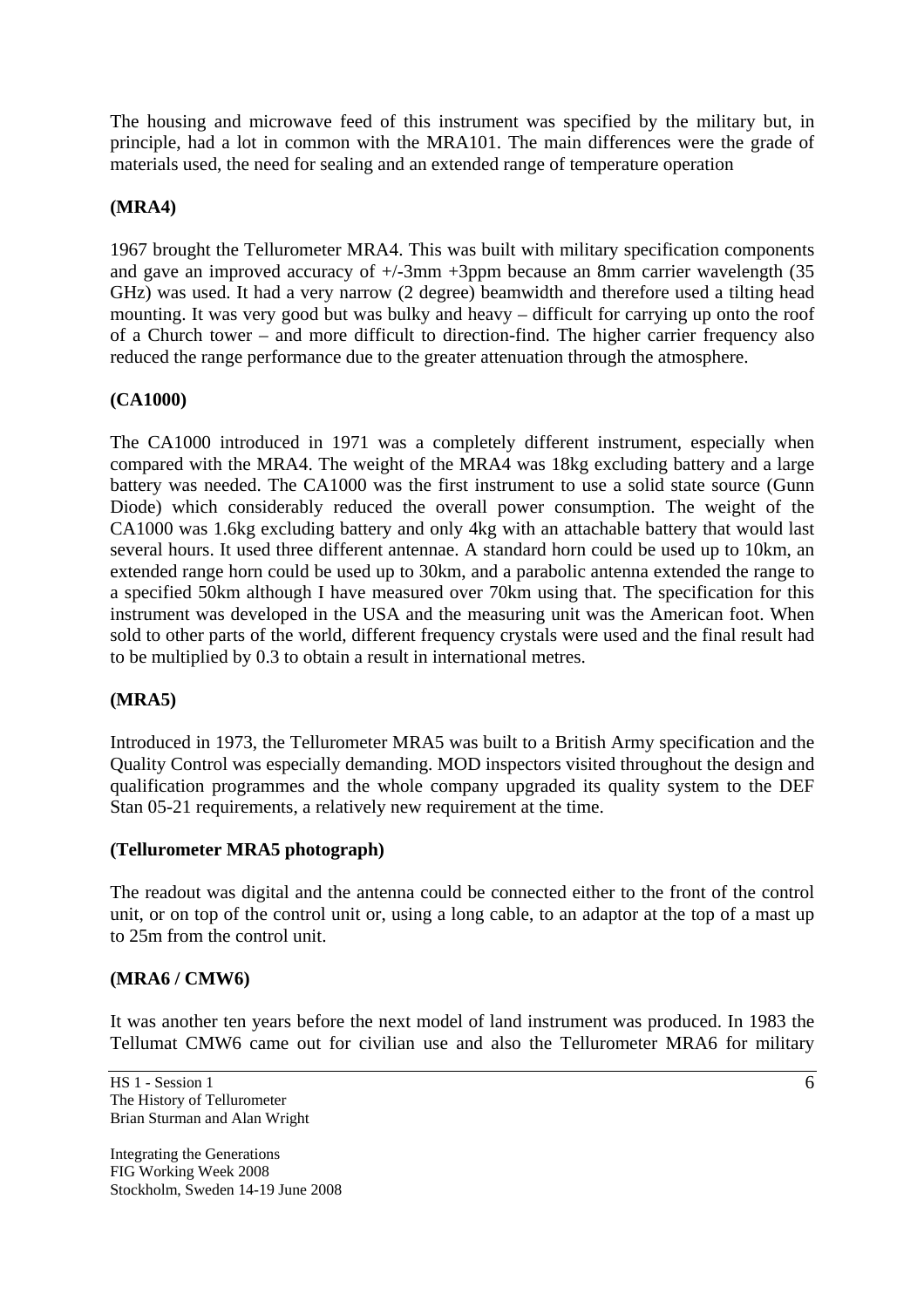applications. The only difference between the instruments was the name tag and the accessories supplied. The basic instrument was a rugged sealed equipment capable of operating in really harsh environments. The weight was about a third of that of the MRA5. This instrument had extraordinary range performance, well beyond its published specification, due mainly to very careful layout which minimised earth loops and isolated the RF circuitry from the noisy microprocessor components. I recently took four instruments which had been sent in for service, more than 20 years after delivery, out on a long range check and all four had more than 25dB fade margin at 69 kms, my reference MRA7 which I maintain for comparison purposes, worked during this test with only 3dBin hand.

## **(CMW20)**

This unit operates at 35 GHz and performs to the same specification as the MRA4 which was designed 15 years earlier. With the more modern technology it was possible to make a much smaller unit that consumed far less power and this product was highly successful in the Far East markets such as China. The unusual shape and pointing arrangement result from the antenna which is an offset parabola that has the advantage of being able to be closed down to protect the microwave components during transportation. Its similarity to a lady's powder compact and its bright orange colour gave rise to many ribald comments in the field.

### **(MRA7)**

In 1985 the last of the land microwave instruments was produced – and these still are operating and being manufactured today . The weight was down to 4kg. It is interesting to note that the accuracy and range are similar to those of the Tellurometer MRA3 introduced twenty three years previously and 46 years ago now!The major application for the modern variant of MRA7 is as a safety system with communications and data link capability for use in deep mines. The system is installed in parallel with the normal winding gear and reports on slack rope and other operational problems associated with hauling both men and ore out of the mines. We seldom see problems with the units mounted in the headgear but the items mounted on top of the ore skips and even those on the cages (human transportation) are frequently damaged beyond repair by falling rocks and polluted water.

### **10. TELLUROMETER HYDROGRAPHIC AND POSITION FIXING INSTRUMENTS**

### **(MRB2 on board ship)**

The MRB2 hydrodist arrived in 1960. It was a variant of the MRA2 but with remote switching capability. The readout had to be taken from the CRT by means of a rotated bezel and it is easy to imagine the difficulties faced by these operators during rough weather.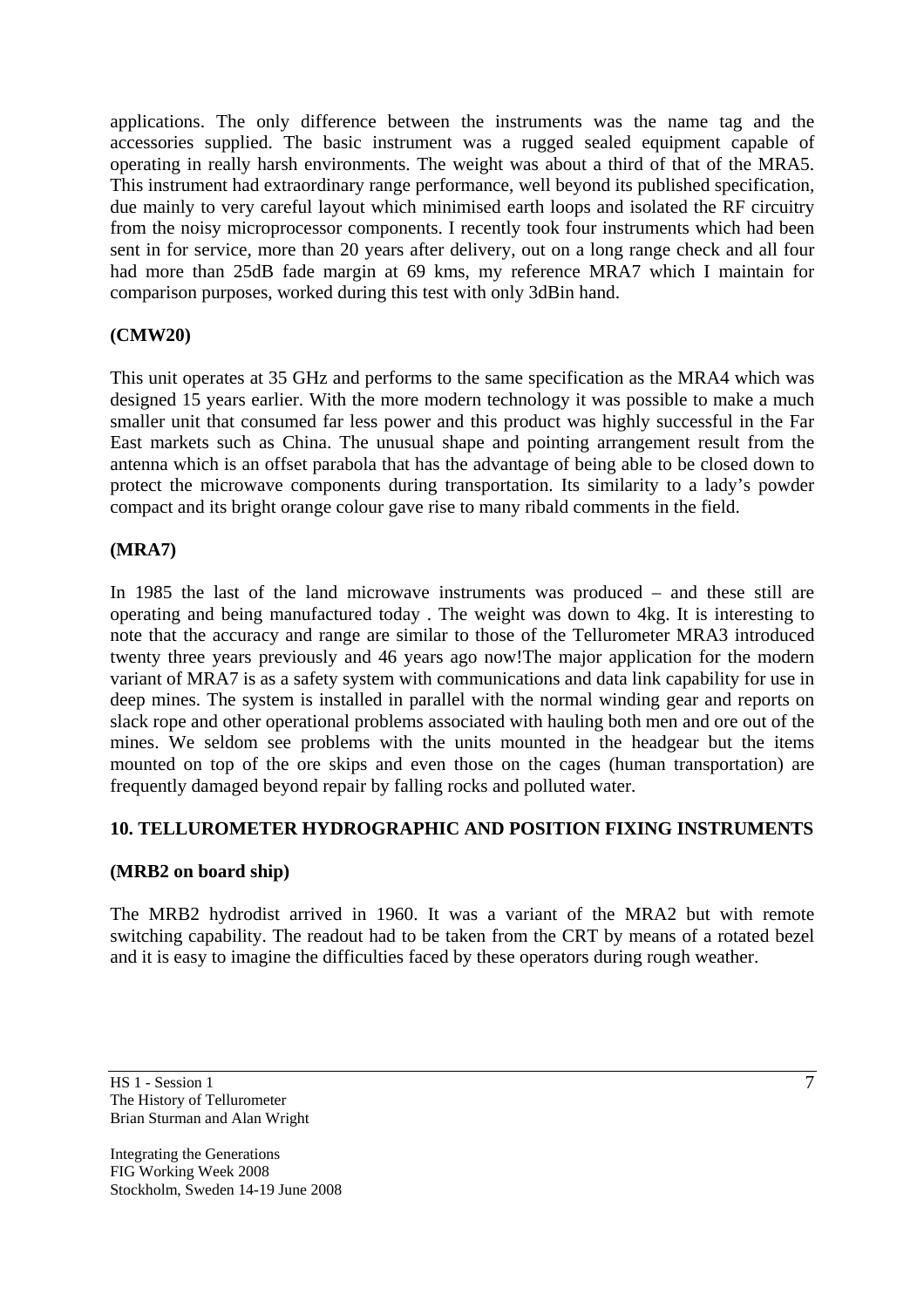### **(Illustration of the ABC System)**

A year later saw the introduction, from the USA, of the AirBorne Control (ABC) Survey System. This was developed by the U. S. Geological Survey engineers. The system entailed setting-up an MRB2 (Hydrodist) Master unit and a theodolite at each of two known ground points and from these two sites observing distances and angles to a helicopter hovering vertically above an unknown point. The helicopter was equipped with a hover sight to achieve the correct vertical position, a height indicator to determine the height above the ground, and a high intensity rotating beacon to enable easy recognition from the two theodolite stations. The system was used for surveying in difficult terrain.

### **(Mike Mogg and Aerodist)**

The next development in this arena was the MRC2 Aerodist. Two MRC2 Master equipments were mounted in the aircraft and a twin antenna dome was mounted underneath the fuselage. Two Remote equipments were set up on the ground, one at each of two separate points and the aircraft was flown at different heights between the points. There are various applications for the use of this system, but the principle feature is that the two ground points do not have to be intervisible. The use of an aircraft extends the length of line that can be measured. This operated at the lowest carrier frequency range of the Tellurometer family with a corresponding increase in the size of the microwave components.

### **(Hydrodist MRC12 photograph)**

#### **(MRB201 on Single Buoy Mooring)**

#### **(Tony Hamblin with MRB201 on oil tanker)**

MRB201 was a highly successful instrument and had the first Digital Readout (DRO) system. The master and remote shared the same basic instrumental structure and were configured for the specific application by choice of a range of "Plug-in" modules. The remotes were frequently fitted with the DRO unit which enabled them to be used as a "Master " in a static role so that the distance(s) between remotes could be determined to establish the measurement (position fixing) base line. A wide range of antenna configurations were designed to assist in the application of the equipment in many position fixing applications.

#### **(Tellurometer MRB301 photograph)**

There was a special plug-in unit for the MRB201 which enabled it to be connected directly to a computer so that the range could be downloaded at the speeds necessary for fixed wing applications. It was normally operated with an omni-directional antenna slung below the aircraft.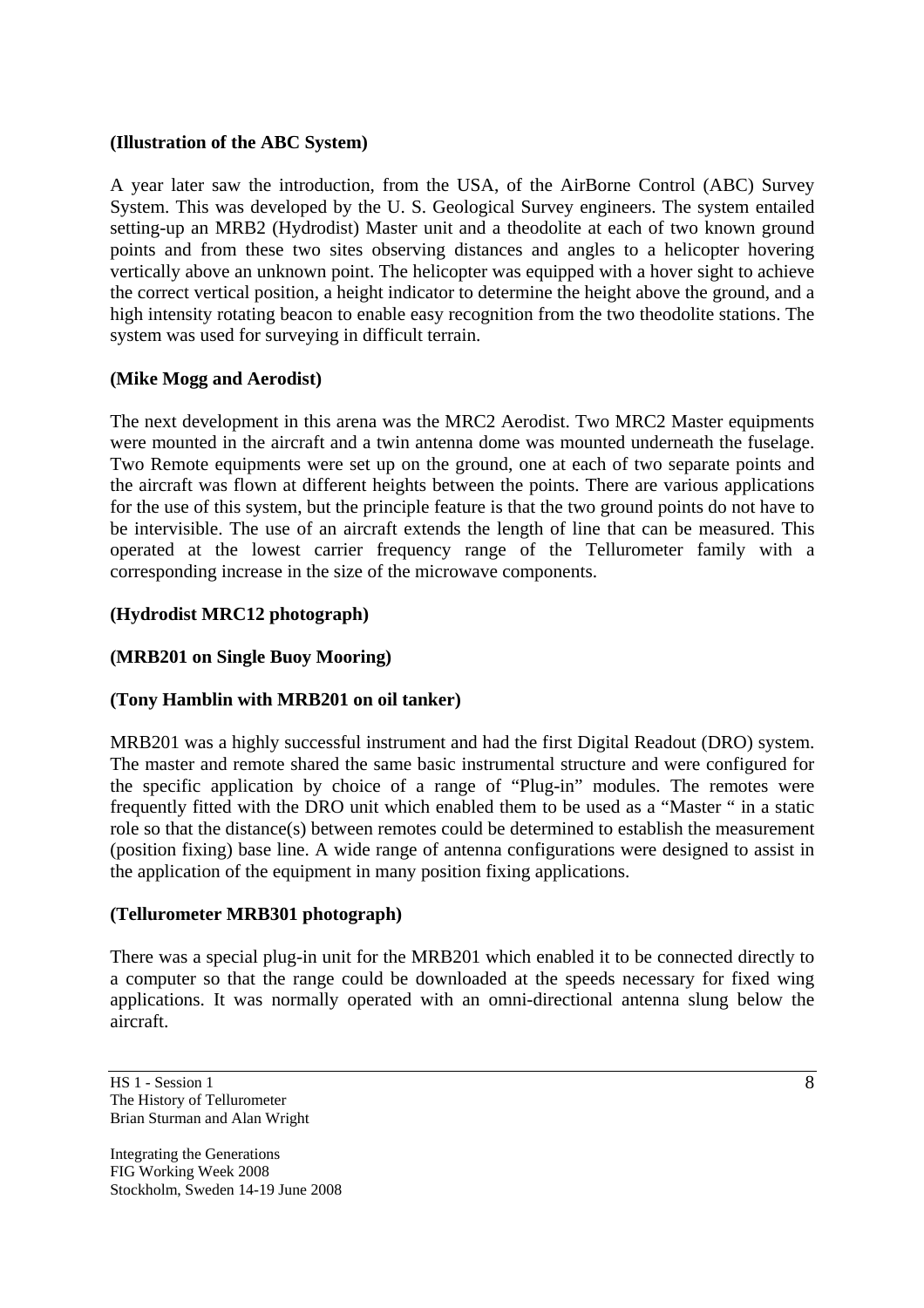### **(CA1000D)**

In 1975 a dynamic version of the CA1000 was introduced as the CA1000D. It was a low cost method of distance measuring for hydrographic applications.

### **(Tellurometer MRD1 photograph)**

This was a full two or three range position fixing system with its own microprocessor based computer built in. The simultaneous measurement to three different remote stations made position fixing possible and the readout could be presented either as co-ordinates or as slope distances. The equipment was generally used together with depth sounding equipment and the results displayed in real time or stored in a computer. The remotes could be operated in a sleep mode for battery power conservation.

Two systems could operate in a multiplex mode in the same area, using the same remote instruments.

A wide range of antenna configurations were designed for various applications. The main difficulty when operating in confined harbour applications was the carrier reflections off the water and off many large metallic structures. Antenna diversity (changing height to avoid signal loss) slant and circular polarisation were all used to optimise the typical application but the knowledge of the nature of multipath signals and how to optimise each planned surveying operation were always the best formula for success.

Hydroflex is the same basic instrumentation as MRD1 but comes with slant polarised antenna and optional left/right indicators for applications such as dredging etc where a fixed course must be followed.

#### **(Tellurometer MRD4 photograph)**

### **11. TELLUROMETER INFRA-RED LAND APPLICATION INSTRUMENTS**

#### **(Tellurometer Chronology – again) (Tellurometer Modlite photograph)**

Development in this sector commenced in the early 1960s and the working prototype, the Modlite was produced in 1964.

#### **(Tellurometer MA100 photograph) (MA100 at Llyne Brianne Dam)**

The MA100 was introduced in 1968. It had a resolution of 0.1mm, an accuracy of +/-1.5mm +2ppm and a range of 2km. It was possible to measure movements with an accuracy of 0.2mm even at the 2km range.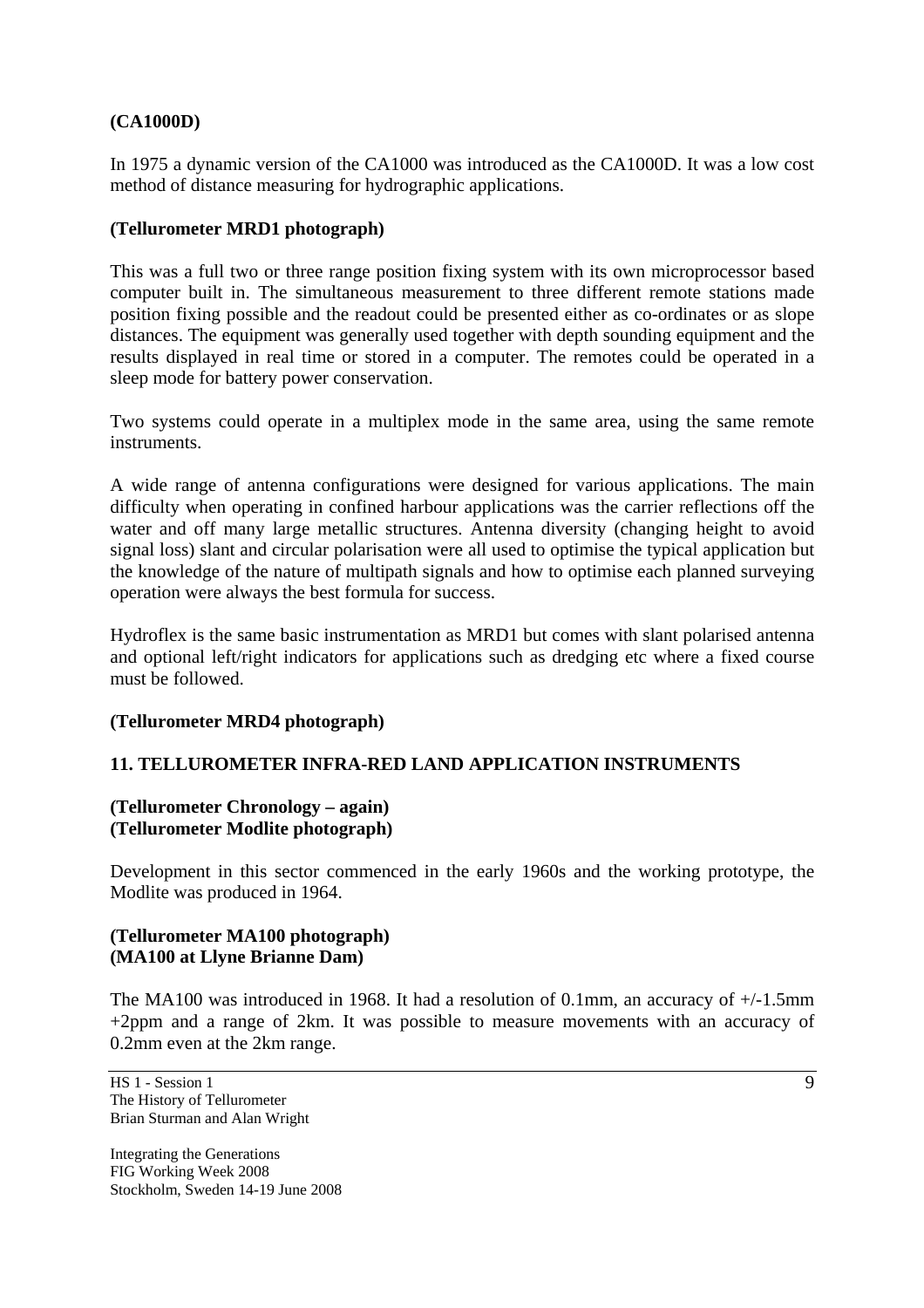### **(CD6)**

1n 1973 the CD6 was born. It was a small, lightweight infra-red instrument operating over distances up to 2km with an accuracy of  $+/-5$ mm  $+2$ ppm. It could be used by itself mounted on a tripod or mounted on top of a theodolite.

### **(Tellurometer MA200 photograph)**

In 1986, 18 years after the introduction of the MA100, the MA200 was produced. It can capture data at 50 measurements per second enabling it to measure structural vibrations up to 25Hz. Accuracy is better than +/-0.5mm + 0.5ppm.



# **12. THUMBNAIL PICTURES**

HS 1 - Session 1 The History of Tellurometer Brian Sturman and Alan Wright